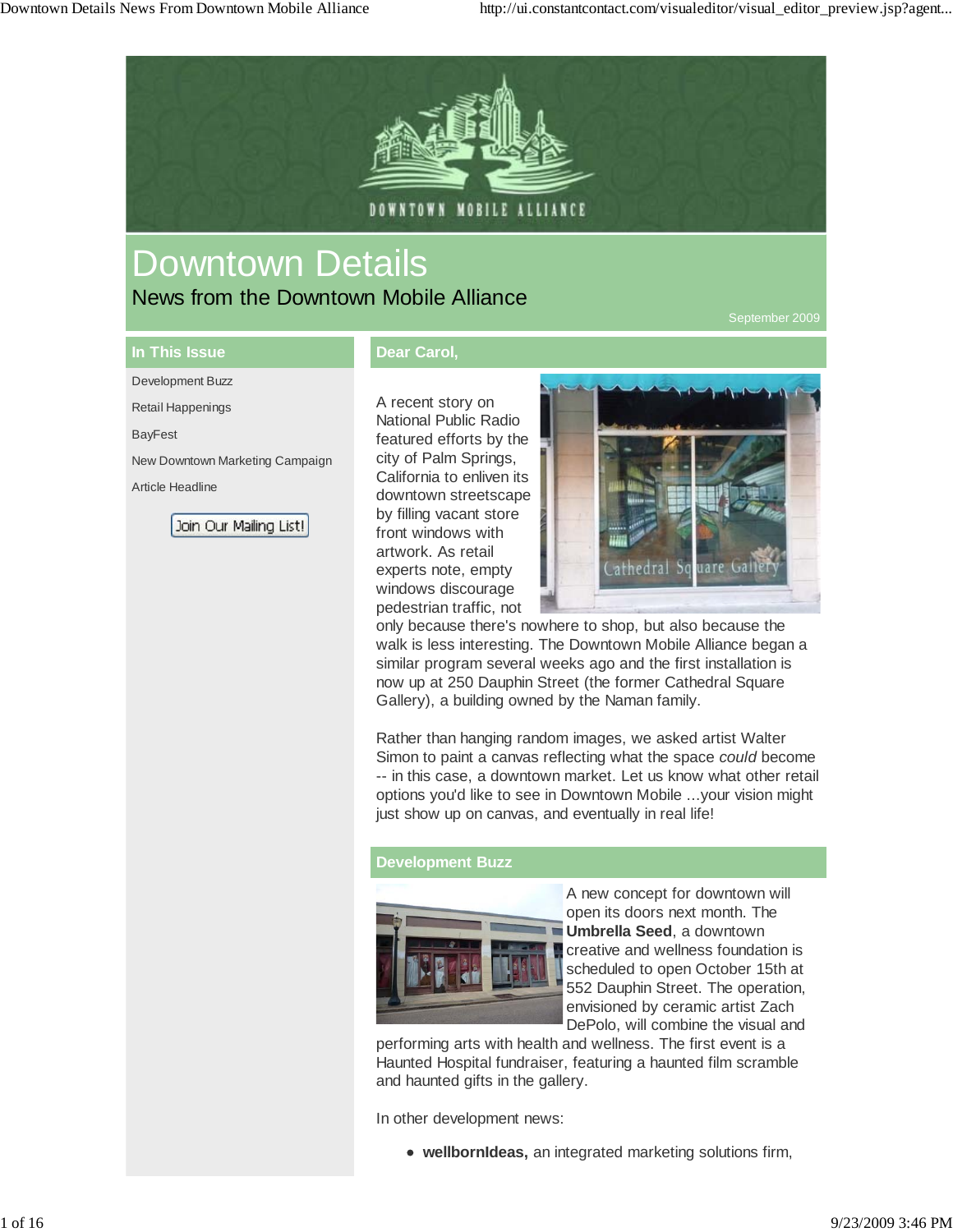officially opened during the September Art Walk. The firm, which specializes in innovative direct marketing strategies, was founded in 2001 in Austin, Texas by Stacy Wellborn, who moved the agency to Mobile because of the growth potential in the Port City.

- **Maxim Industries** has moved into the space at 78 N. Joachim Street. The firm provides skilled labor for area shipyards and other industries.
- The **Mediterranean Sandwich Company** will be opening at 272 Dauphin Street, just in time for BayFest. The new eatery will feature such Mediterranean favorites as falafels and gyros.

#### **Retail Happenings** Shopping, Dining and Entertainment News

**The Paper Wasp** opened to rave reviews at the September Art Walk. Downtown's newest retail art gallery, at 306 Dauphin Street, is sure to be a big hit with those who appreciate the exquisite hand made journals by artist Wayne McNeil and some of his students. They're beautiful enough to revive the nearly lost art of writing!



In other retail news:

- If you have an old clock lying around the house, you can turn it into a piece of pie, no magic required. It's a clever promotion by **Time to Eat** at 102 Dauphin Street to promote their delicious home made pies.
- The **Harbor Room** at the Riverview Renaissance Hotel already features one of the best dining views in the city...now the popular prix fixe menu is back. On Friday and Saturday you'll get cocktails, soup, salad and entree for **\$79/couple**. If that weren't enough of a bargain, there's also live entertainment for your listening and dancing pleasure.
- If you have a craving for gyros and can't wait for Greek Fest, just stop by **Cafe Royal** for a great lunch deal. The sandwich is \$4.99 and the gyro meal is \$6.95. Be sure to try the other daily lunch and dinner specials.
- Looking for something to do in the afternoons with your family this fall? Why not become an "Afternoon Explorer" at the **Gulf Coast Exploreum**? With this new promotion, your family can take advantage of 50 percent off all admission rates Monday through Friday when visiting the Exploreum between the hours of 3:00 p.m. and 5:00 p.m.
- Th**e Spa at the Battle House Hotel** has been named one of the "7 Must-Visit Spas" by Shape Magazine and is listed alongside some of the most luxurious spas in the world. Look for the article in the October issue.
- Be sure to check out the October issue of *Southern Living*, hitting mailboxes and newsstands this week. It features our own **A&M Peanut Shop,** a Downtown Mobile institution since 1947, and even describes our city center as "humming with renewal."

#### **Some Upcoming Live Entertainment:**

- Alabama Music Box:
	- Last November and Shifting Midnight, Muskrat Hannah and Peak- Thursday, Sept. 17
	- o The Visioneers Friday, September 18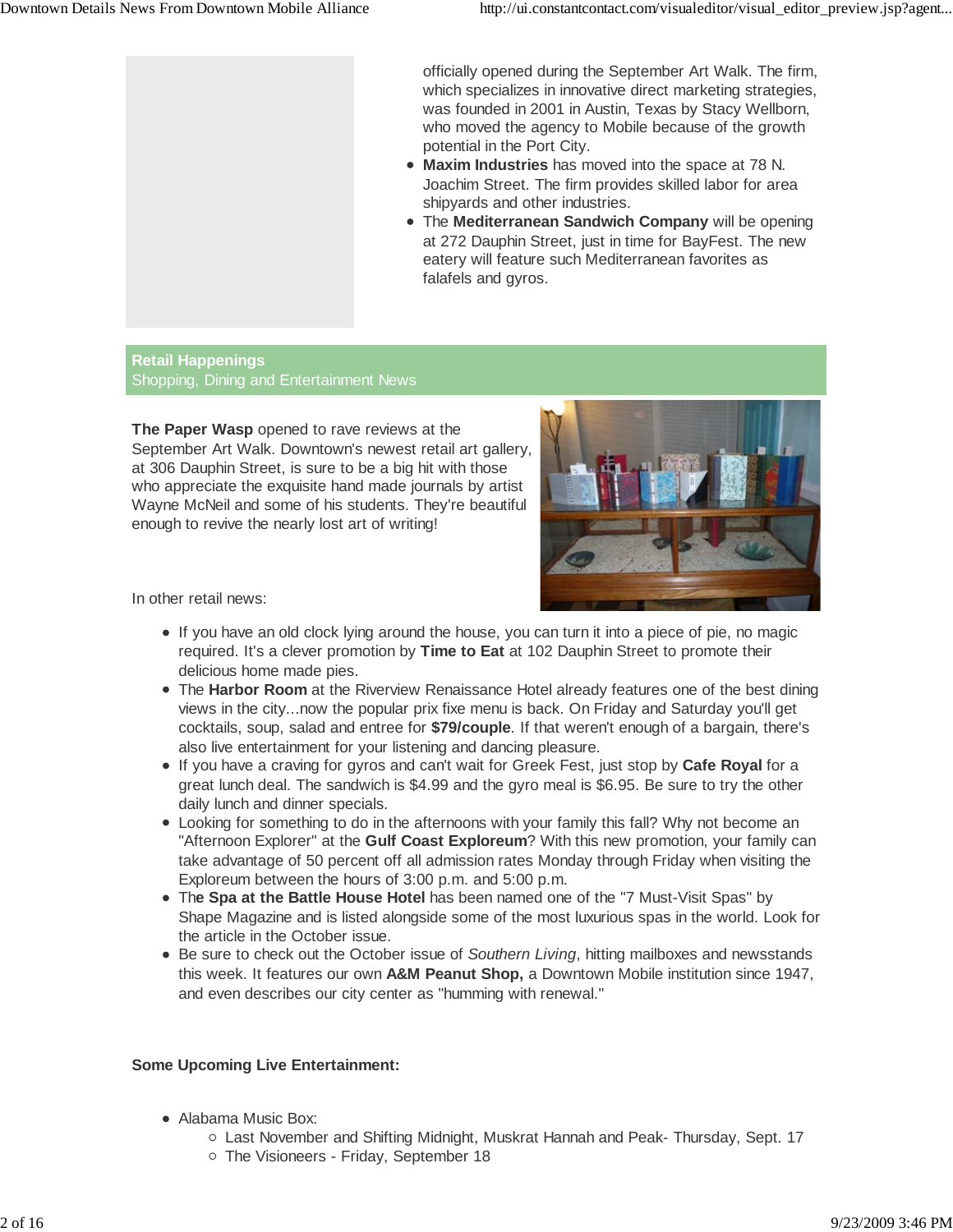- It Dies Today, Arsonists Get All the Girls and 4 more- Saturday, September 19
- Overnight Lows, Wizzard Sleeve, Mig & Min Ven, De Hoje Haele Sunday, Sept. 20
- o Super Nice Bros., Box Elders, Hot Lobster Records Tuesday, September 22
- o Jettison Never, Happy Times Wednesday, September 23
- The Intelligence, Hibachi Stranglers, Sonic Chicken 4 Thursday, September 24
- o Old Guard, Parabellum and Beyond Descent Friday, September 25
- Colour Revolt, El Cantador, Sugar Glyder Saturday, September 26
- Amazing Energy, Graves Brothers Deluxe, Nara Denning Sunday, September 27
- o Silent Civilian, The Demonstration Monday, September 28
- o The Queers, The Leftovers, TA80, Teenage Whore Moans, Hot Lobster Records -Tuesday, September 29
- Better Than BayFest night 1: Andy D, Super Nice Bros. & more Friday, October 2
- Better Than BayFest night 2: Zydepunks & more
- Former Ghosts Wednesday, October 7
- o Arringotn Di Dionyso, Secret Cities Friday, October 9
- o The Independents, Cockfight Saturday, October 10
- Unstoppable Death Machines Monday, October 12
- The Battle House Hotel:
	- John Anthony (in the Tavern)- Every Monday through Saturday
	- Loose Cannons (Joe Cain Cafe) Every Wednesday
	- o Bay City Brass (Joe Cain Cafe) Every Sunday
- The Blind Mule:
	- o Willie Heath Neal with special guests Josh Bond & the Big Black Smoke Saturday, September 19
	- Muskrat Hannah and Elyse Therose Friday, September 25
	- Guitars and The Sunshine Factory Saturday, September 26
	- Kid Midi Friday, October 2
	- o Morris Minor Saturday, October 3
	- o Matt Mackey and The Still Guns Friday, October 9
	- Tyler Reeve Friday, October 16
- Grand Central:
	- StrongFold Friday, September 18 & Saturday, September 19
	- The Rez- Friday, September 25 & Saturday, September 26
	- Top of the Orange Friday, September 2
	- Aerias and Phar Fletcher October, September 3
	- Wes Loper Band Sunday, October 4
	- 6 Pack Deep Friday, October 16 and Saturday, October 17
- Serda's:
	- Nicholas Mallis of Yo Soy Bean Friday, September 18
	- o Justin McLendon Saturday, September 19
	- Leftmore Friday, September 25
	- o Christopher Joel & Michael Estok- Saturday, September 26
- Soul Kitchen:
	- o The Curtis Jaywalkers- Friday, September 18
	- Wiles Saturday, September 19
	- Behind the Sun- Tribute to the Red Hot Chili Pepper Friday, September 25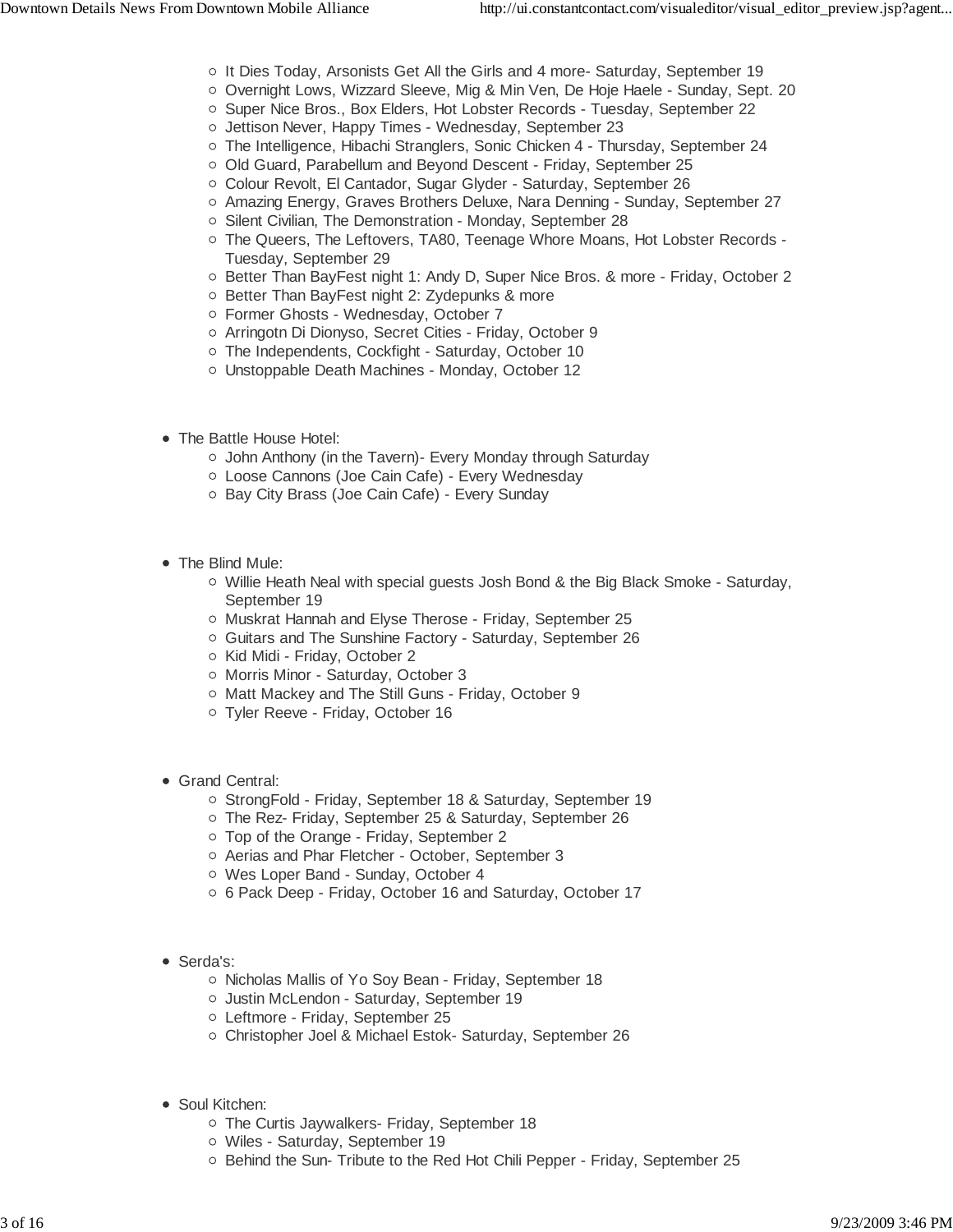- Clutch, Wino & Lionize Tuesday, September 22
- o Phar Fletcher- Friday, October 2
- o The Molly Ringwalds Saturday, October 3
- o The Rebirth Brass Friday, October 9
- o Kristy Lee Saturday, October 10
- Guerrilla Radio: Tribute to Rage Against the Machine Friday, October 16
- Veets:
	- Jodyoke Every Tuesday
	- Doug Previto & the Family Jewels Every Wednesday through Sunday
	- Chickfest featuring Jo Scott and Lisa Mills, October 14th

#### **BayFest Features Big Names and More**



With the best line up of musical acts in years, perhaps ever, **BayFest** is shaping up to be a big weekend for downtown. The annual three-day music festival gained some valuable recognition earlier this month when it was awarded the **Alabama Event of the Year** by the Alabama Bureau of Tourism and Travel. BayFest President Bobby Bostwick accepted the award from emcee Lucy Buffett. (See photo at left)

This year the line up includes some of the biggest names in

Rock, R&B, Rap, Country and Gospel. Few events offer "something for everyone" as completely as BayFest! Click on the link below for a full list of artists, the complete schedule and a listing of ticket outlets -- including the Downtown Mobile Alliance at 261 Dauphin Street.

Even though the music festival kicks off on Oct 2nd, the fun really begins this Saturday with the BayFest 5k Run. The proceeds of the run will benefit the BayFest Music Scholarship Fund, which focuses on music education for local high school music students. The link below has all the registration information.

As an added bonus, the crew of the USS Ross will be calling the Port of Mobile home during the BayFest weekend for a little much needed R&R. Be sure to welcome these fine men and women in uniform when you see them on the street.

#### Complete BayFest Information

#### **New Marketing Campaign Promotes the Best of Downtown**



The Downtown Mobile Alliance is rolling out a coordinated marketing campaign promoting the living, dining, playing and shopping options only downtown has to offer. Listen to our spots on WHIL, look for the ads in the *Lagniappe*, check on the billboard at Springhill Ave and Broad Street, and we know you won't be able to miss the 56 banners adding color and drama to major downtown thoroughfares. Thanks to the City of Mobile Electrical Department for tackling the job of hanging all those banners.

The campaign is designed to position Downtown Mobile as *the* place to be whenever anyone wonders where to go for everything from a great dining experience to world class cultural events to chic urban living. Help us spread the word: No other neighborhood offers so much in such a beautiful, walkable setting!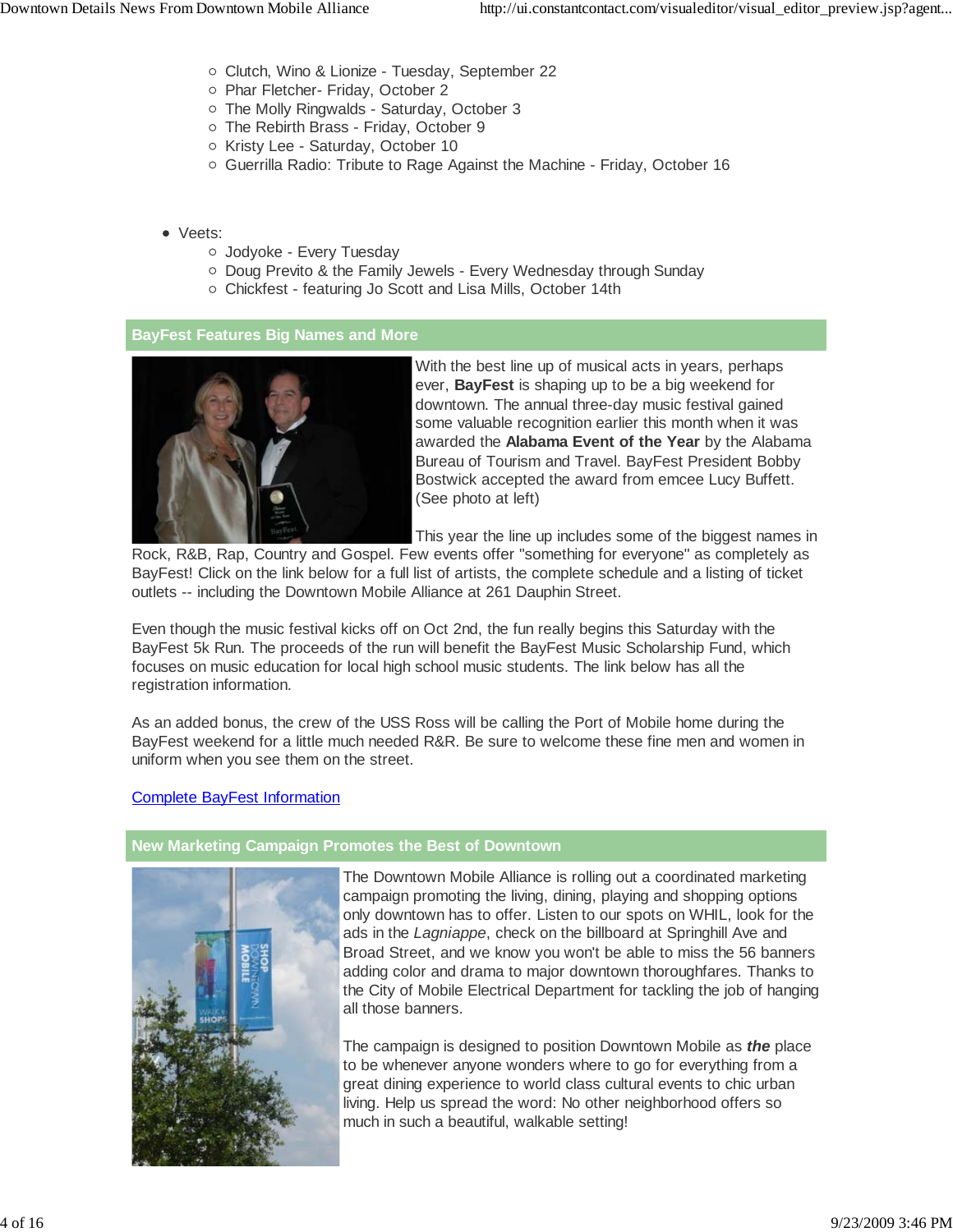#### **Make History by Making Strides Against Breast Cancer**



Call some friends and save some lives. That's the message from the American Cancer Society, as it prepares for the second annual Making Strides Against Breast Cancer event in Downtown Mobile next month. The walk begins at Bienville Square and winds through the streets of downtown. It's not a race, in fact the only competition is to see which team can raise the most money.

Last year 3000 participants raised an impressive \$150,000. and the current top participants this year have downtown connections: International Shipholding is leading the corporate fundraising and Leslie Helmich with Norton Lilly is the top individual.

#### Register for Making Strides in Mobile

**Downtown Doings** Some events around Downtown Mobile

#### *Art in Academia* **Space 301** Now through October 24

This exhibition coincides with the annual Southeastern College Art Conference (SECAC) to be held in Mobile. USA is hosting the conference with additional support provided by Space 301, Mobile's contemporary art center. In addition to 69 SECAC member artists showing 83 works, the exhibition will also feature an installation by the 2008 SECAC Artist's Fellowship recipient John Douglas Powers of Birmingham, AL.

Hiam Andrus . Erin Anfir **Sharokin** Betge Ruth ewer . Amy S. Broderick . Marie tsidy .. Cynthia Toyd . Diane Fox . Maia G





#### **Fade: Off Centre Window Exhibition Space 301**

Now through December 6th Be sure to go by the Space 301 Off Centre windows beside the Saenger Theatre at 6 South Joachim Street to view our new exhibition FADE. The exhibit, curated by Centre for the Living Arts Education Coordinator Cindy Phillips, includes artwork by Mobile artists Amy Woodward, Bertice McPherson, Jami Buck, Kaoru Oka, Kimberly Krause, Lindy Hawthorne, and Nancy Goodman as well as Atlanta, GA artist Nancy Floyd and Gainesville, FL artist Lauren Garber Lake. All of the works included display the artists'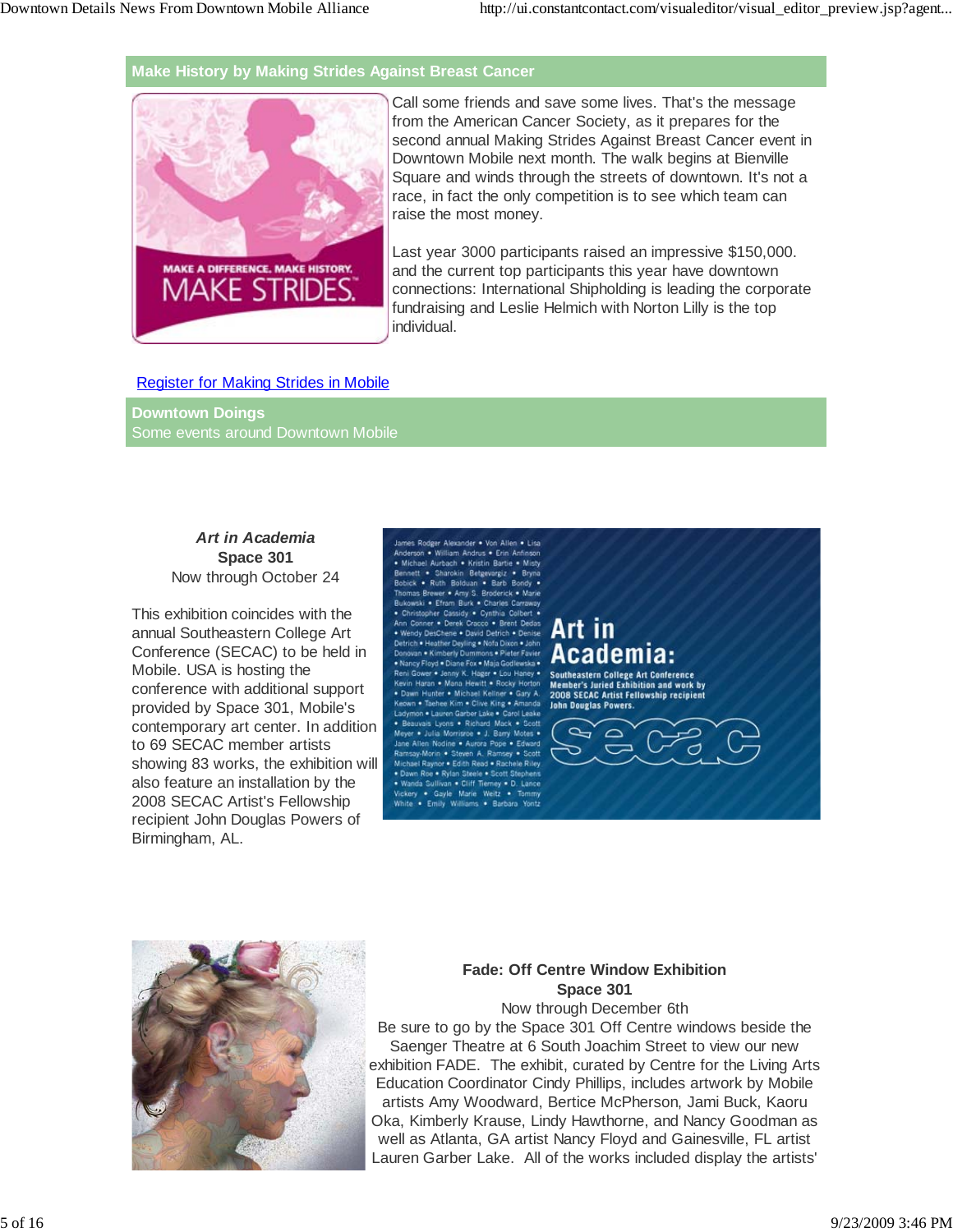

interpretations of what it means to fade.(Photo by Amy Woodward)

Space 301

*The Migration* **The Paper Wasp**

Now through October

Recent Works by Douglas Baulos, Janice Kluge and Wayne McNeil. The reception will be October 9.

The Paper Wasp's Facebook Page





 *Brown Bag in Bienville* **Bienville Square** Each Wednesday until October 29th

Fall is back and so is live jazz. Brown Bag your lunch and sit under the swirl of the oak trees in Bienville Square. Live music provided by the City and Catt Sirten from 11:30 p.m. until 1 p.m.

Neighborhood & Community Services

*Connecting Visions* **Cathedral Square Gallery** Now through September 30

Works in all media exemplifying the diversity of the arts In lower Alabama; celebrating the joy and spirit of the region and its rich cultural history. Reception for exhibit will be September 11. Gallery hours: Tuesday - Saturday 11 a.m. to 5 p.m. and Sunday 11 a.m. to 3 p.m.

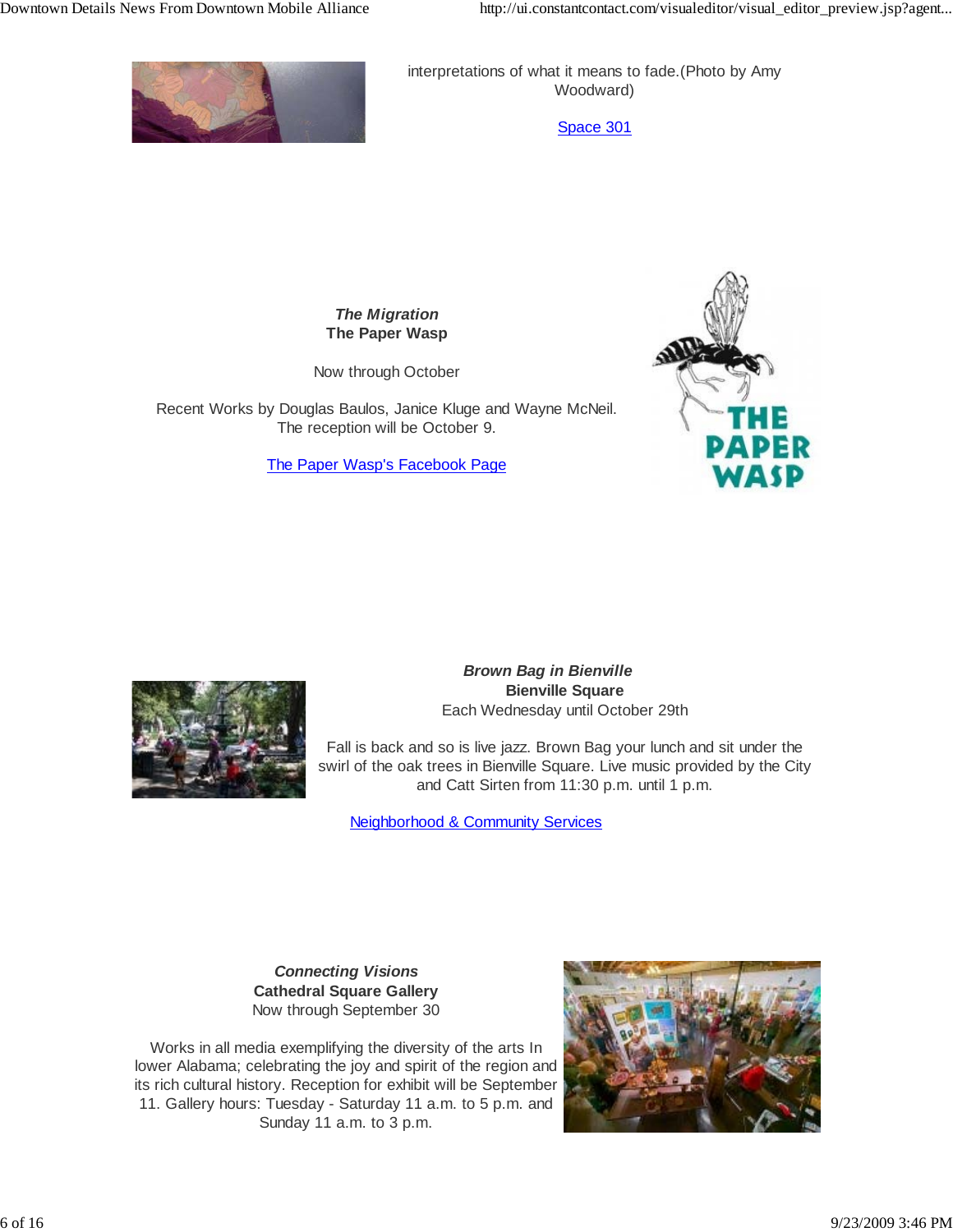#### Cathedral Square Gallery



#### *Look Up Mobile! and Hillsdale* **Mobile Arts Council** Now through September 25

Photographs from the second annual edition of the book containing clues for a visual scavenger hunt for Mobile landmarks (and other images by the book's photographers: Jason Clark, Meggan and Jeff Haller, Lesa Jones, Craig Roberts and David Trimmier); a photographic exhibition by Drew Chapman. The silent auction, benefiting South Alabama Cares, is going on now and ends September 24.

Look Up Mobile!

*Adam* **The Crescent Theater** Now through Thursday, Sept. 24

Soon after moving in, Beth, a brainy, beautiful writer damaged from a past relationship encounters Adam, the handsome, but odd, fellow in the downstairs apartment whose awkwardness is perplexing. Beth and Adam's ultimate connection leads to a tricky relationship that exemplifies something universal: truly reaching another person means bravely stretching into uncomfortable territory and the resulting shake-up can be liberating. Showtimes: 6:00 (\$7) and 8:30 (\$9)

Crescent Theater





#### *Doubt* **Larkins Music Center, Wilson Rehersal Hall** September 18, 25, 26 & October 9 & 10

The Mobile Carnival Theatre Company is pleased to present its sophmore production: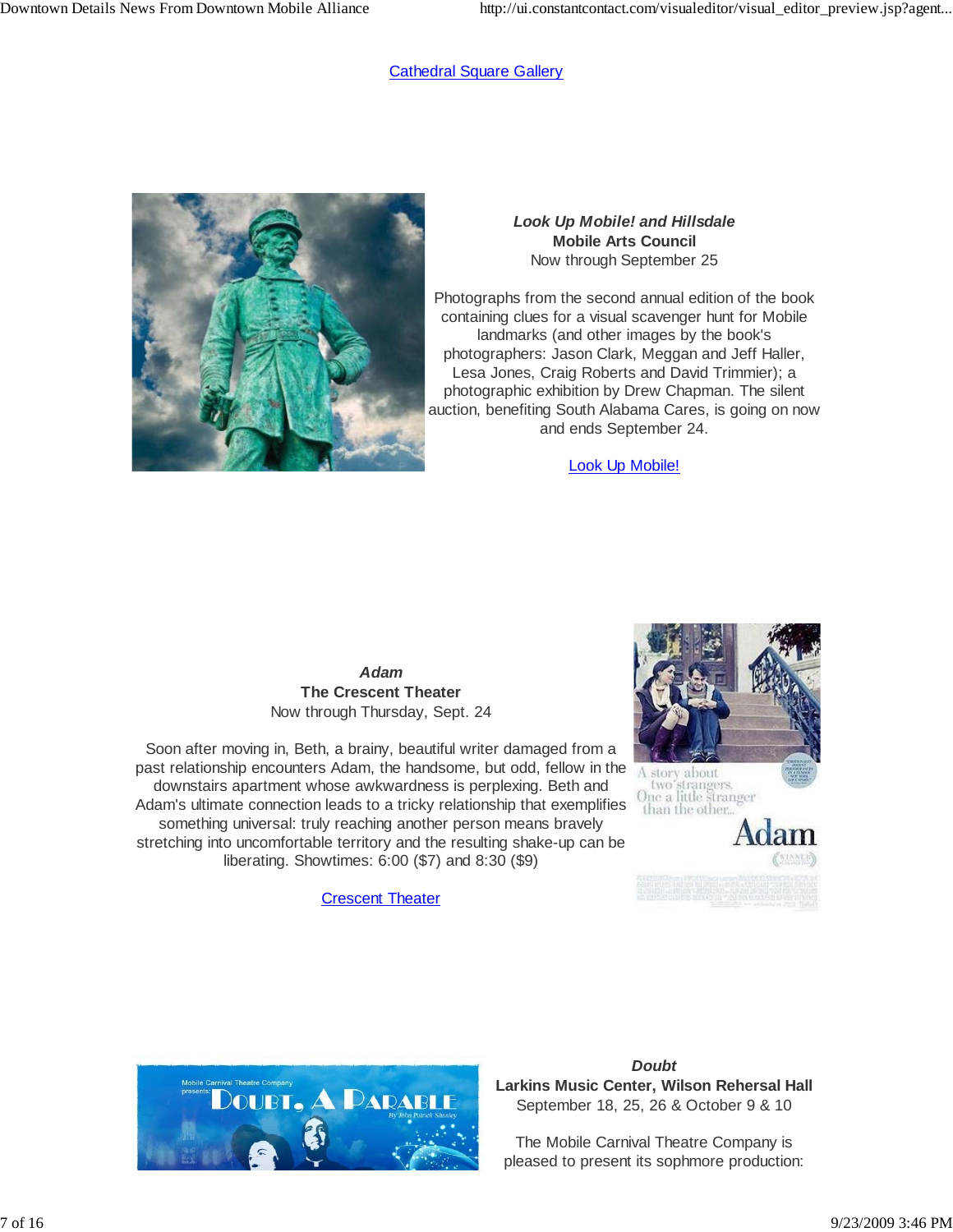

"Doubt, A Parable" by John Patrick Shanley. This is sure to be one of the most thrilling and explosive theatrical productions Mobile has seen. Tickets are \$20 for general admission and \$12 for students and active military. Make your reservations now as seating is limited!

Mobile Carnival Theatre

#### *Meet Olympic Silver Medalist Zach Railey* **Bienville Club** Thursday, September 24th, 6:00 - 8:00 p.m.

The event allows the public to meet this fine young man that is committed to bringing home the gold in sailing during the 2012 Olympic Games. Attendees will have the opportunity to register to win a sailing trip with Zach Railey. The event will include a silent auction, great food, and an opportunity to get to know this young man. Zach is no stranger to the Mobile area having sponsored youth classes this year for young sailors at yacht clubs both in Mobile and Fairhope. He is dedicated to the sport and tries to expose kids to sailing that ordinarily would not have the opportunity to learn about sailing.



Proceeds from the event will go toward Zach's competition in the

2012 Olympics to be held in London. The suggested donation to attend the event is \$30.00 per person but any contribution will be accepted. A foundation has been established for Zach Railey and all donations are tax deductible.

RSVP to the event by contacting Harrietta Eaton at harrietta.eaton@corrometrics.com or call 251-445-1566.



#### *Sisters for Life* **Arthur Outlaw Convention Center** September 25th & 26th

Nspire U! along with NBC 15 and UTV44 present "Sisters For Life." Sisters For Life is an empowering, informative expo designed to focus on the spiritual, physical, mental and emotional needs of women. We aim to enlighten all women on how to live a life of fulfillment even in these tough economic times.Saturday, September from 10 a.m. to 5p.m. and Sunday 12 p.m. to 5 p.m.

Fashion Shows and nationally known musical artists, Over 100 vendors including Men's Den,Beauty Islan and Health Pavilion.

Sisters for Life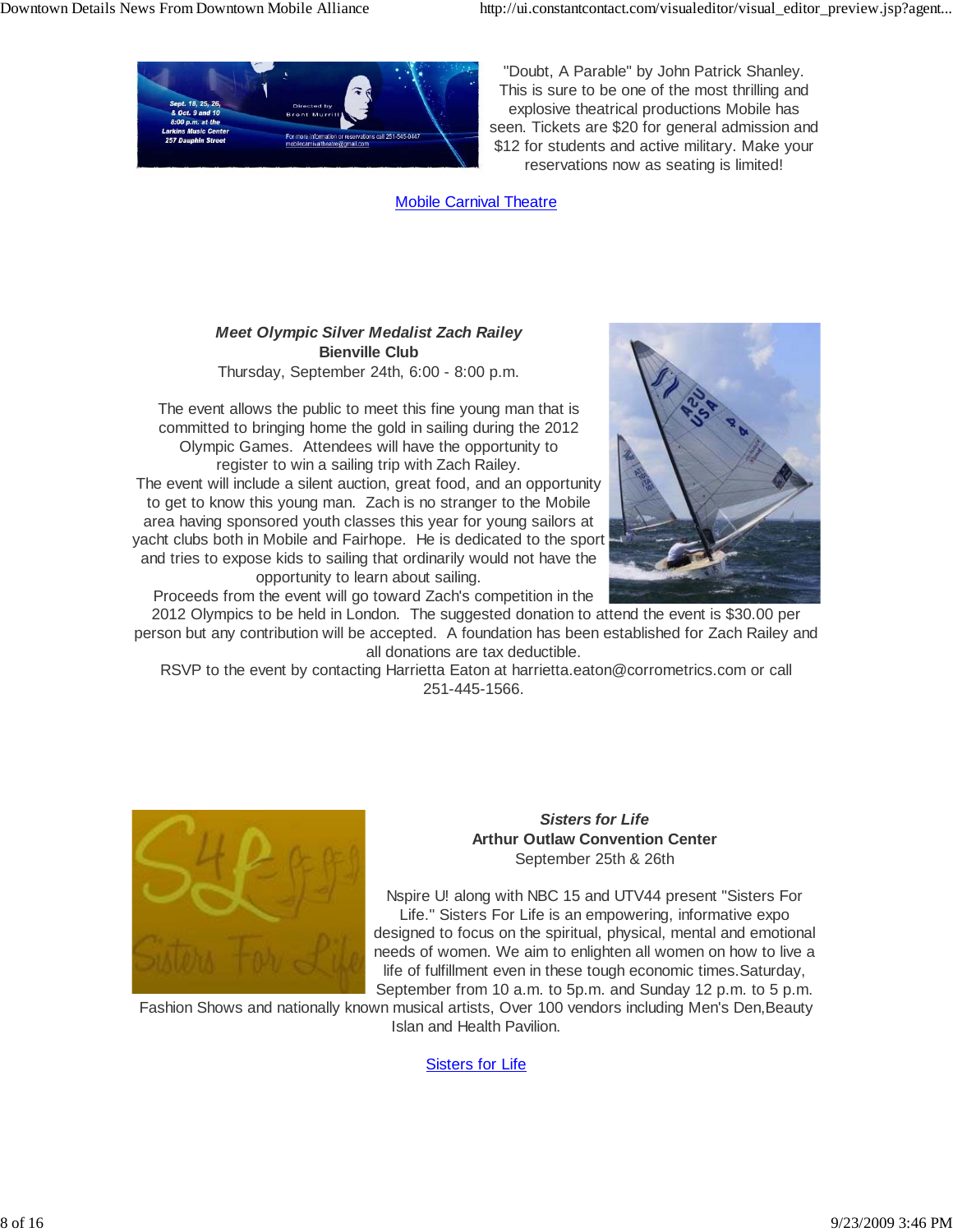*Big Fan* **The Crescent Theater** September 25 through October 1

Paul Aufiero, a hardcore New York Giants football fan, struggles to deal with the consequences when he is beaten up by his favorite player. Showtimes: 6:00 (\$7) and 8:30 (\$9)

Crescent Theater





**MOBILE MYSTERY DINNERS** 

**Murder in Jest Camelot Castle Mobile Mystery Dinners** Saturday, September 26th

Looking for something different to do? Call 251.479.3212 to make your reservation to come enjoy a fun-filled evening of Murder, Mystery and Meyhem with Mobile Myster Dinners.

For \$57 per person, you will receive a tour of the museum, an unlimited wine bar, a full catered meal by the Pillars Restaurant and a two-hour hilarious, whodunit play.

Mobile Mystery Dinners

*BayFest 5K Run* **Bienville Square** Saturday, September 26th

BayFest will award four top awards: 1st place female overall winner, 1st place male overall winner, 1st master and 1st grand master. Winners will receive a pair of weekend passes and VIP passes

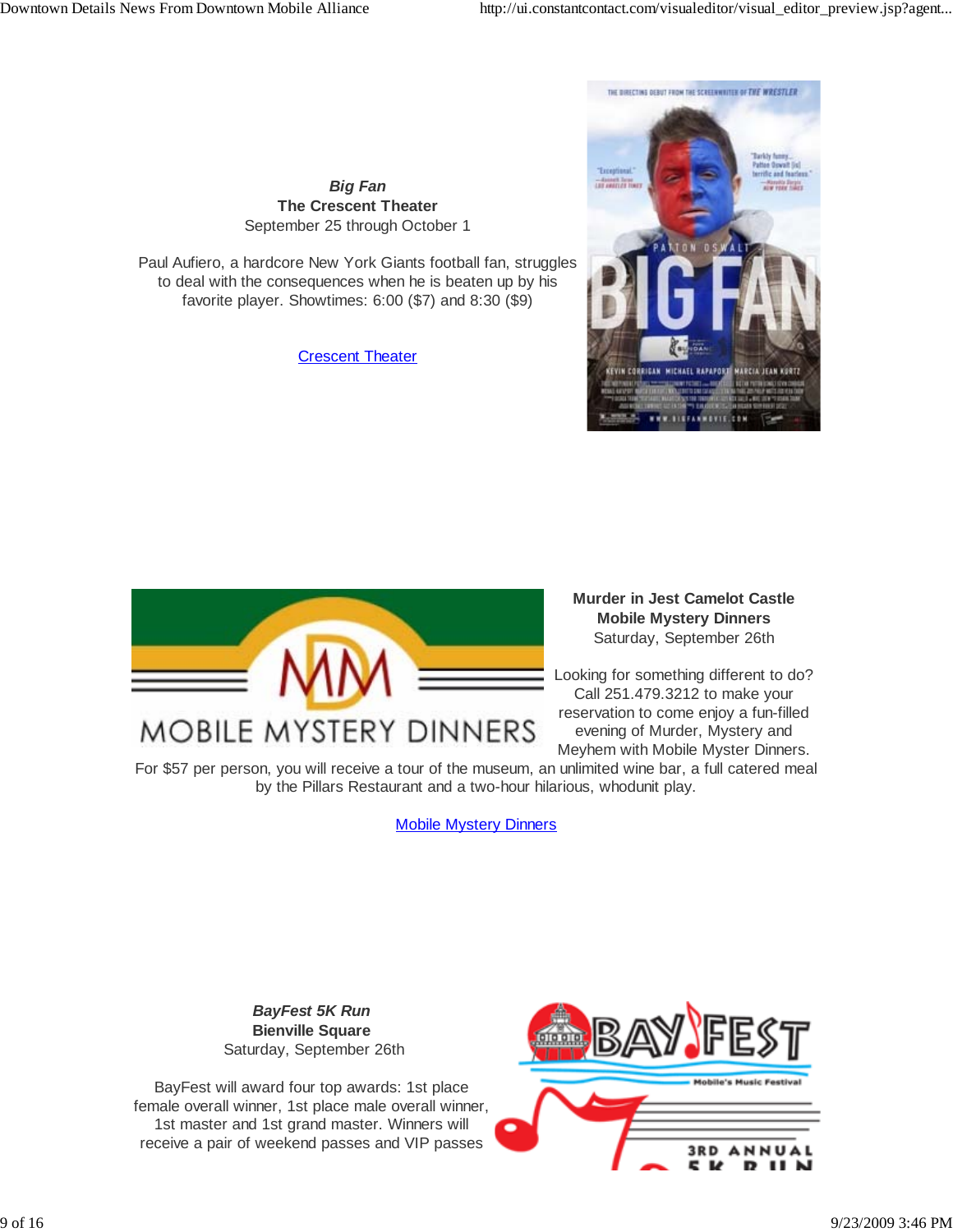$2°0°0°9$ to BayFest. Awards will also be given to the 1st, 2nd, and 3rd place runners in all age categories. Those winners will receive a weekend pass to BayFest. Door prizes will also be given away. All proceeds collected from the 5K will be used to fund the BayFest Music Scholarship Fund, which

#### **BayFest**

benefits local high school music students



*Cruise for a Cure* **Bellingrath Gardens: Southern Belle Landing** Sunday, September 27

Take a journey on the Southern Belle. \$40 per person includes:Cruise, Dinner & Music. Portion of proceeds will benefit The Leukemia & Lymphoma Society to help battle Blood Cancers. From 4:00 to 7:00.

Bellingrath Gardens

*USS Robert G. Bradley Arrives for BayFest* **Alabama State Docks** Friday, October 2 at 12:30 p.m. Come help us welcome the USS Bradley's arrival for BayFest! Tours of the ships are available throughout the weekend. The USS Bradley leaves Monday morning.





*BayFest* **Downtown Mobile** October 2, 3 & 4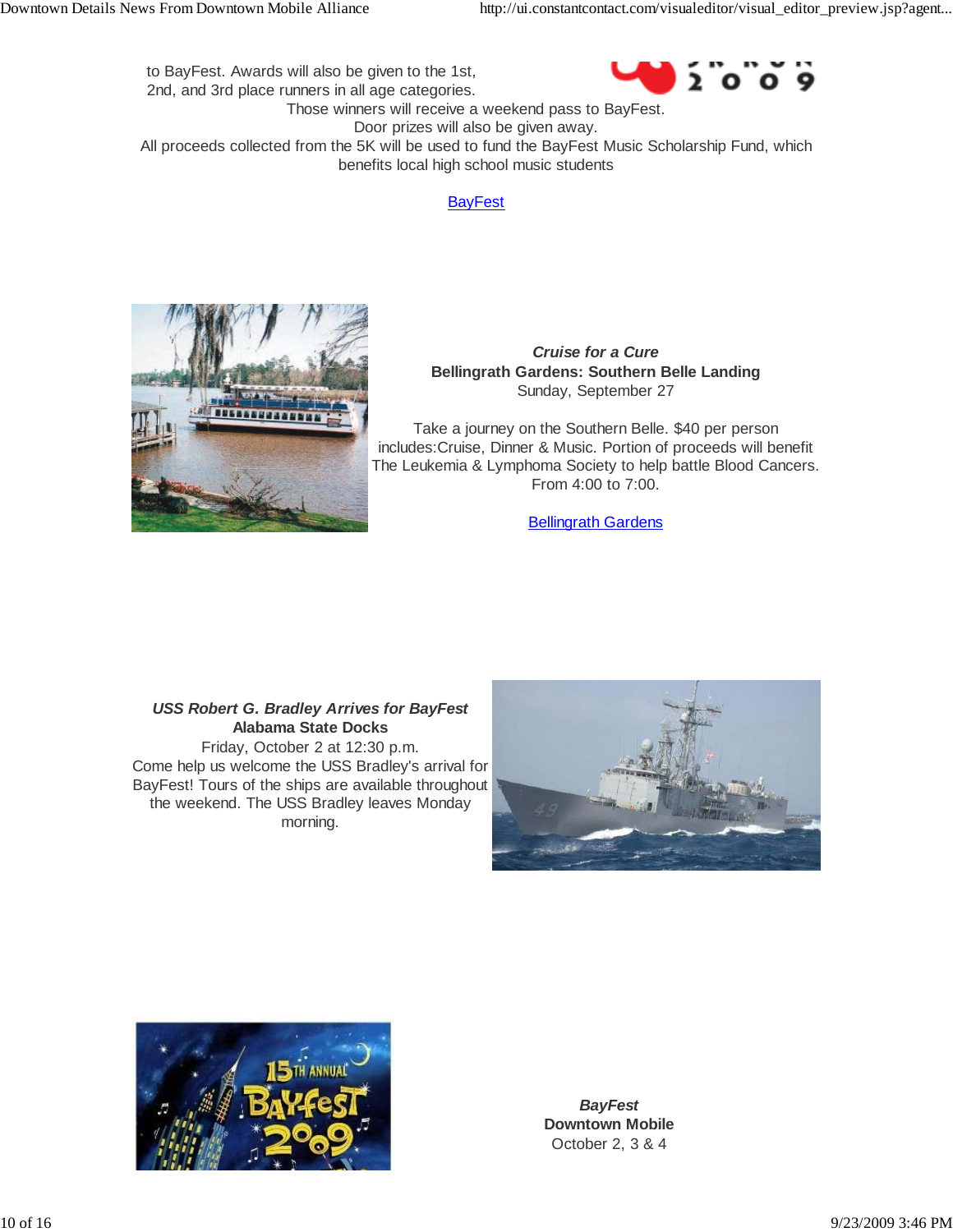

BayFest will celebrate its 15th anniversary October 2-4, 2009 with an anticipated 200,000 music lovers in attendance. More than 125 live musical acts in all genre will take to stages throughout Downtown Mobile. Don't forget that you can buy your weekend passes at the Downtown Mobile Alliance office! Click the link below to see the line up.

**BayFest** 

## *Market on the Square* **Cathedral Square**

Each Saturday in the fall (begins October 3rd)

Join us each Saturday on Cathedral Square for farm fresh flavor! The fall harvest is in, so come and get your fresh greens, fall corn, squash, peppers, sweet potatoes and much more. Also shop for locally produced goods like seafood, wine, handmade candles, pottery, live music and much more. Stay for live music, frolicking in the fountain and breakfast at Spot of Tea.

More info at Neighborhood & Community Services



# **FARM FRESH FLAVOR**



#### *Annual Student Art Exhibit* **Cathedral Square Gallery** October 3 though October 31

Featuring the works of local high school students. The Gallery is open Tuesday through Saturday 11 a.m. to 5 p.m. and Sunday 11 a.m. to 3 p.m.

Cathedral Square Gallery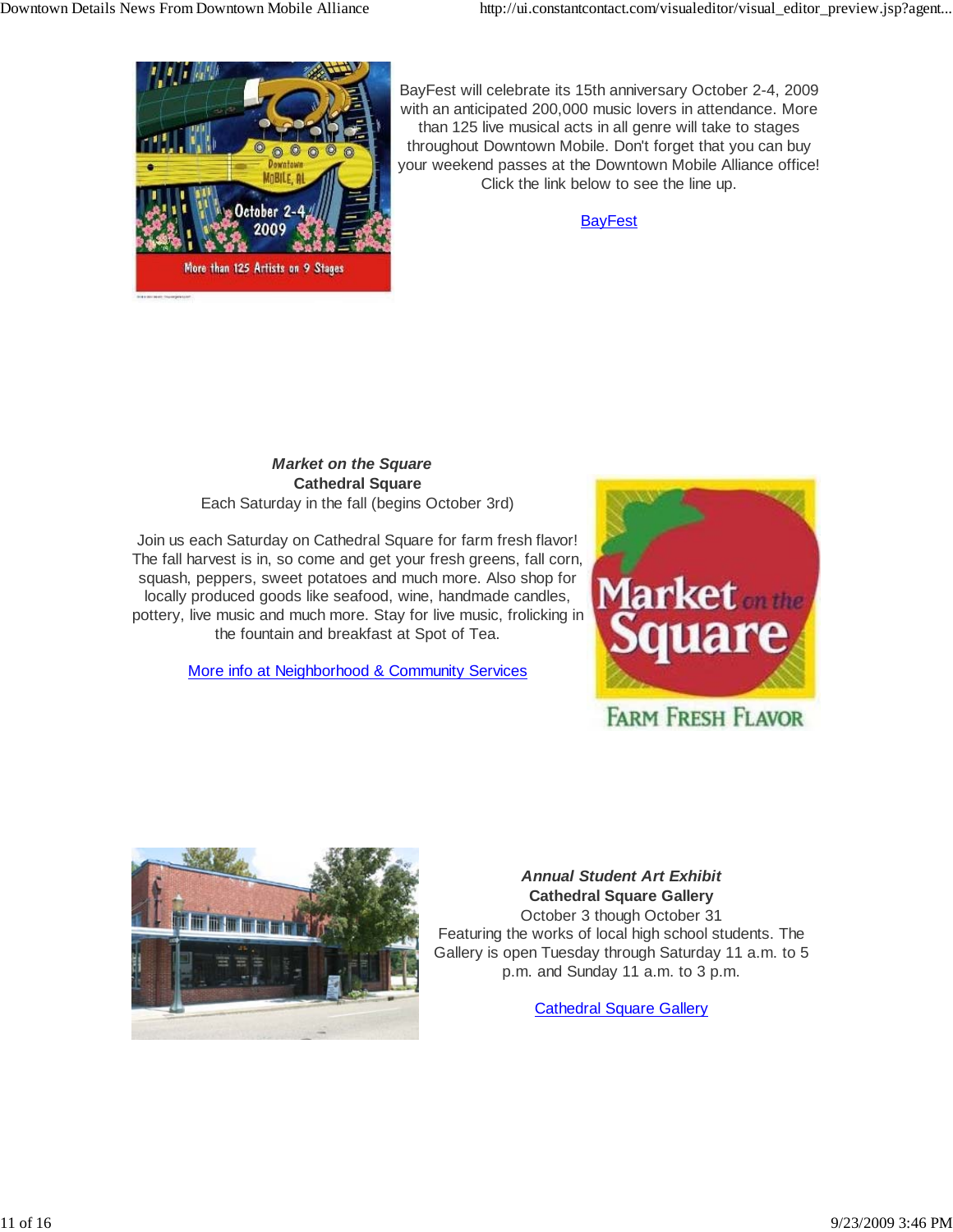*Cinema Paradiso* **The Crescent Theater** October 5 through October 8

This 1988 Italian film written and directed by Giuseppe Tornatore. It was internationally released as Cinema Paradiso in France, Spain, the UK and the U.S. The film intertwines sentimentality with comedy, and nostalgia with pragmaticism. It explores issues of youth, coming of age, and reflections (in adulthood) about the past. Showtimes: 6:00 (\$7) and 8:30 (\$9).

**Crescent Theater** 





*Mobile Art Association Show* **Mobile Arts Council** October 8 through October 30

The gallery is open Monday through Friday 9:00 a.m. to 5:00 p.m. (free!).

Mobile Arts Council

*Preservation Hall Jazz Band* **Saenger Theatre** Thursday, October 8

Preservation Hall Jazz Band derives its name from Preservation Hall, the venerable music venue located in the heart of New Orleans' French Quarter, founded in 1961 by Allan and Sandra Jaffe. The band has traveled worldwide spreading their mission to nurture and perpetuate the art form of New Orleans Jazz. Dixie Land Jazz meets European Gypsy Jazz. 3 distinct Jazz styles come together for 1 very special evening.

Saenger Theatre

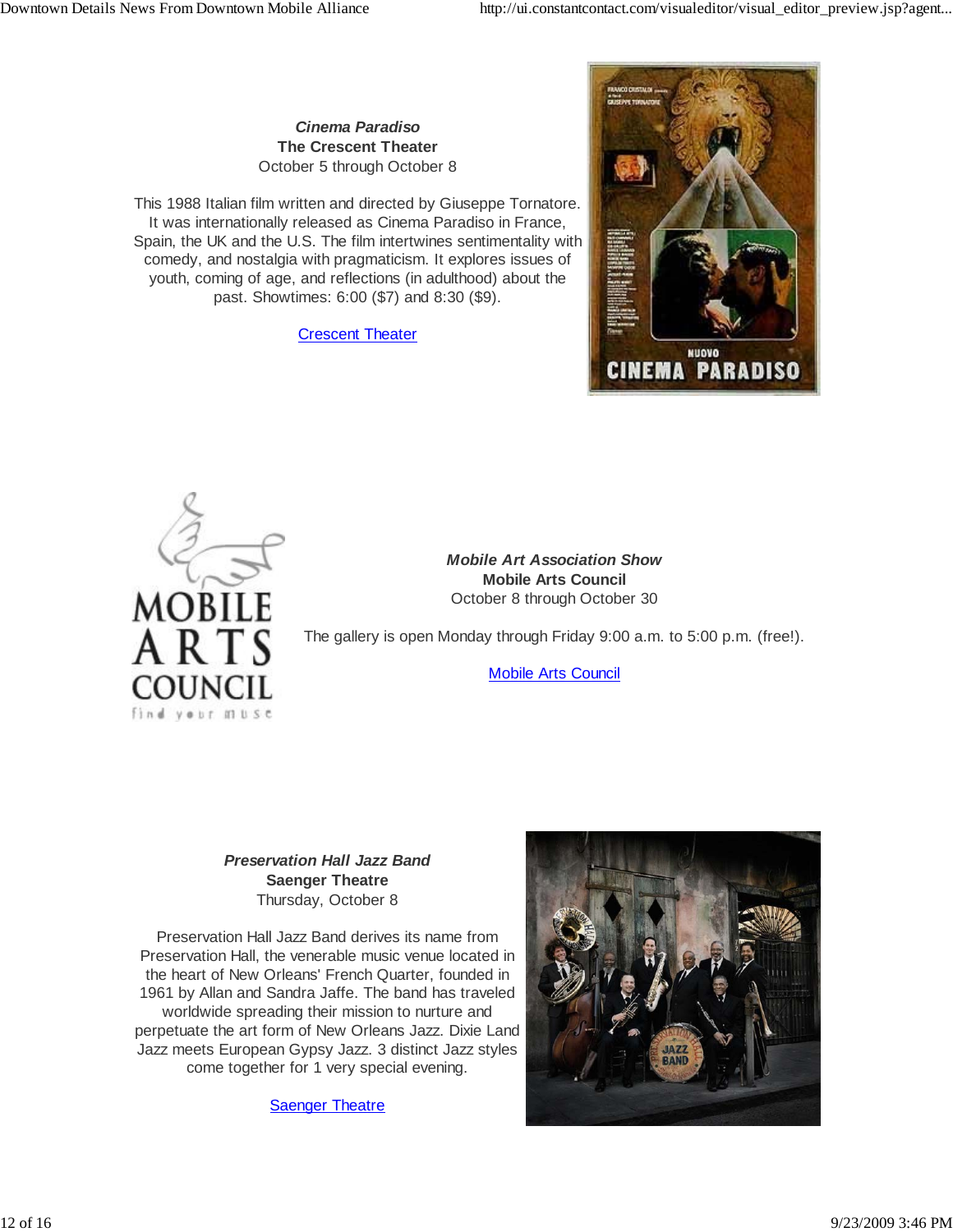

*LoDa ArtWalk* **Cathedral Square Arts District** Friday, October 9 from 6 to 9 p.m.

Second Fridays in downtown have become quite a popular time and place to be! With the LoDa ArtWalk in its 4th year, the event seems to be getting better each month. Join downtown art galleries, institutions, studios and unique shops as they open their doors and welcome you inside to see beautiful artwork, sample delicous foods and hear the sounds of the LoDa Artwalk.

Neighborhood & Community Services

#### *It Might Get Loud* **The Crescent Theater** October 9 through October 15

Rarely can a film penetrate the glamorous surface of rock legends. It Might Get Loud tells the personal stories, in their own words, of three generations of electric guitar virtuosos. The Edge (U2), Jimmy Page (Led Zeppelin), and Jack White (The White Stripes). Concentrating on the artist's musical rebellion, traveling with him to influential locations, provoking rare discussion as to how and why he writes and plays, this film lets you witness intimate moments and hear new music from each artist. Showtimes: 6:00 p.m. (\$7) and 8:30 (\$9).

**Crescent Theater** 



Visions of the Universe **FOUR CENTURIES OF DISCOVERY** 

**Visions of the Universe: Four Centuries of Discovery Space Exhibit Ben May Main Library** September 23 - November 20

An exciting traveling exhibit that uses dramatic imagery ranging from Galileo's observations to images taken by the Hubble Space Telescope and other space missions. The exhibit is part of the International Year of Astronomy, a global celebration of astronomy and its contributions to society and culture.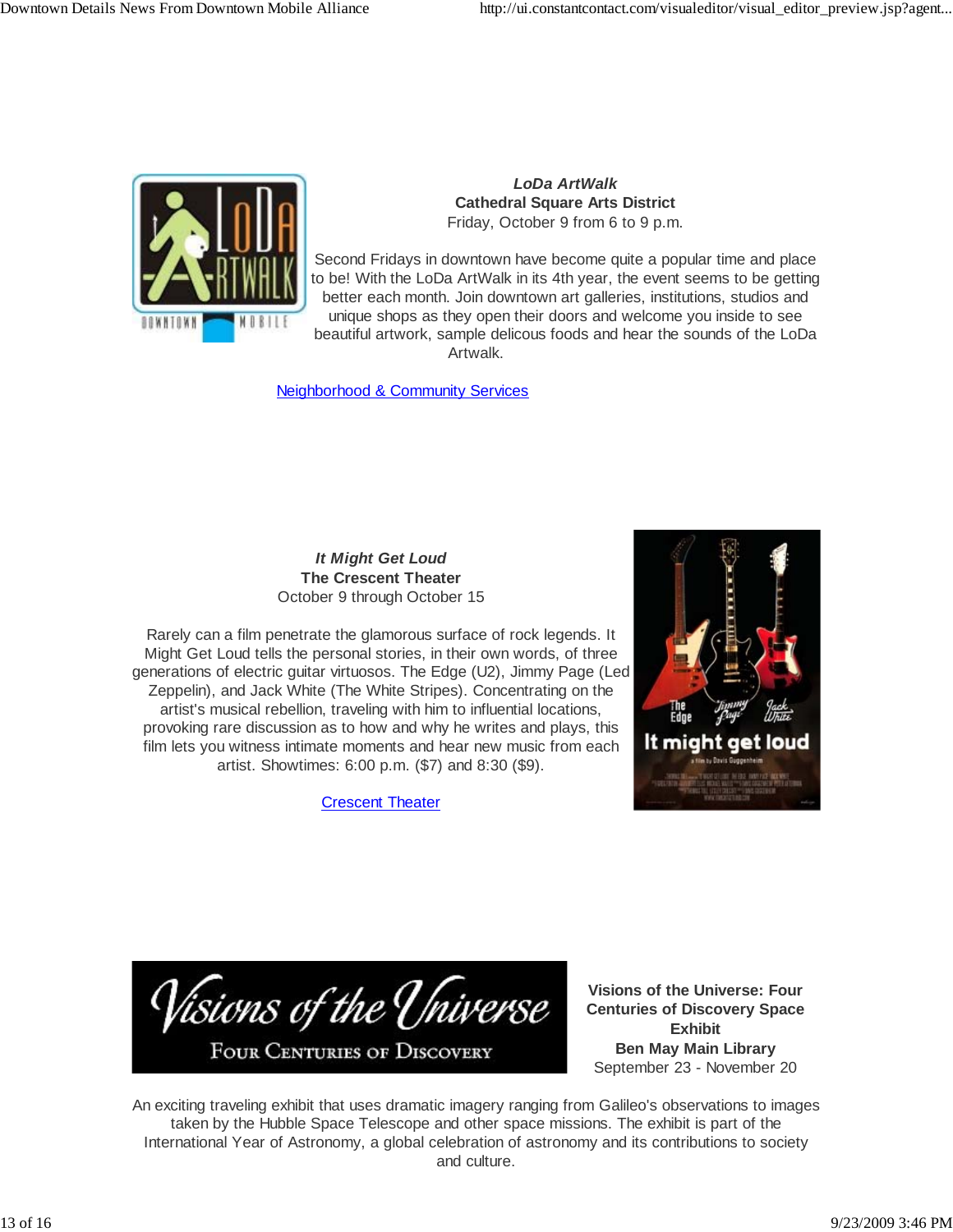#### Mobile Public Library

#### *James Gregory: The Funniest Man In America* **Saenger Theatre** Saturday, October 10

For over twenty years, the unforgettable caricature of veteran comic James Gregory has stood grinning: his blue shirt untucked, his arms outstretched, a carefree welcome to a down-home, hilarious storytelling experience. The trademark caricature is the essence of James Gregory's comedy: whimsical reflections on life from the front porch.

Saenger Theatre





*Awake & Alive Tour* **Mobile Civic Center** Sunday, October 11

Featuring Skillet, Hawk Nelson and Decyfer Down. Tickets are on sale now!

Mobile Civic Center

**Haunted House The Umbrella Seed** October 15 - 31

Benefits the Downtown Creative & Wellness Foundation. Tickets in advance are \$13 (includes admission to the Haunted Fashion Show on Friday, October 2) and at the door \$15. Tickets can be purchased at Mellow Mushroom, Satori Coffee, Liquid, OK Bike

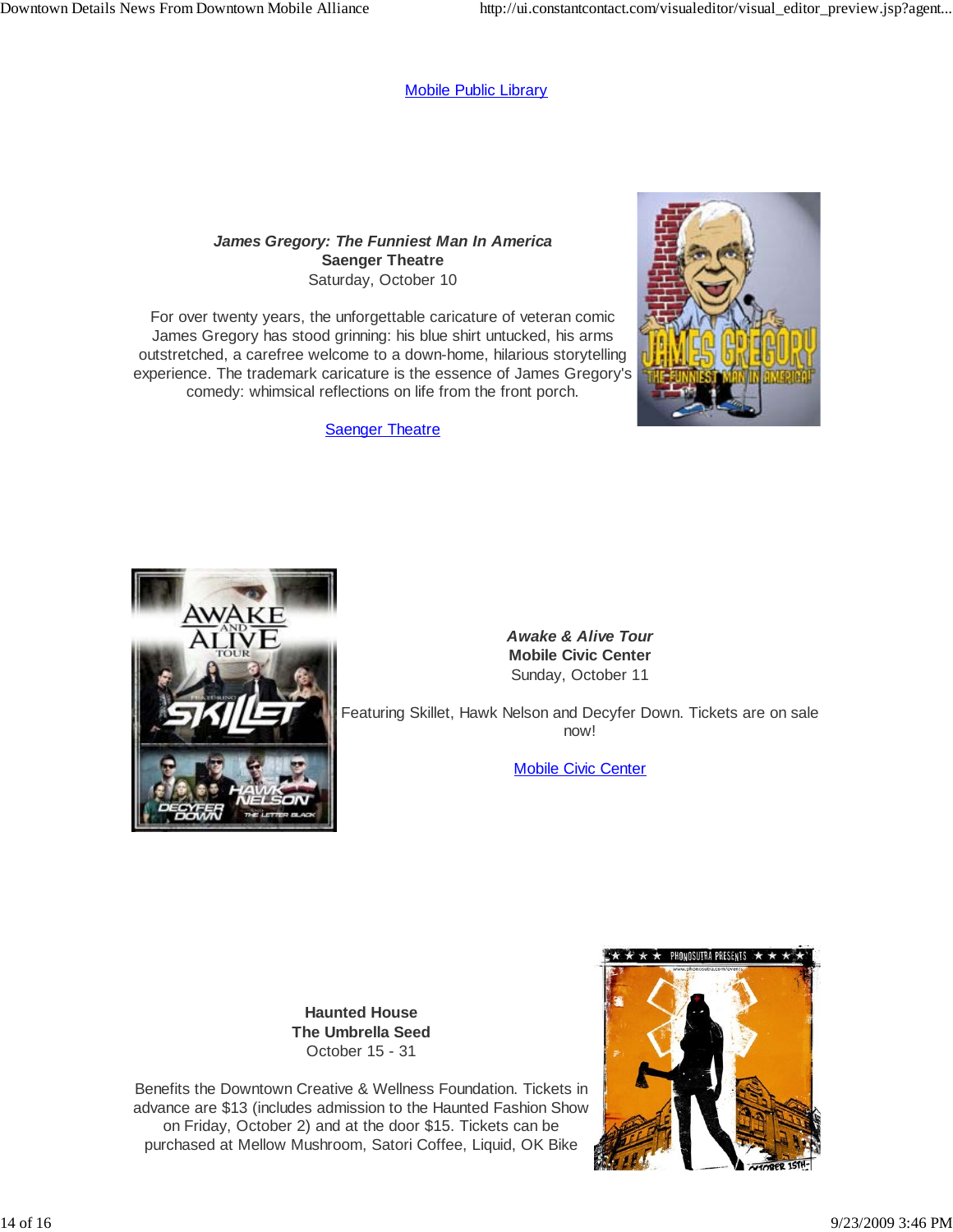Shop, Serda Coffee Company, Crescent Theater and the Blind Mule.

Haunted Hospital





#### *Holloween Pops* **Saenger Theatre** October 17 and October 18

Back by popular demand, Halloween makes another appearance at the Mobile Symphony, with lots of new music this year. The program features all your spooky favorites by Grieg, Mussorgsky and more. Dress in your favorite costume, bring the kids, and take part in our entertaining costume contest- our musicians will be in costume too.

Mobile Symphony

*O.A.R* **Saenger Theatre** Monday, October 19

Of a Revolution, better known as O.A.R., is an American rock band consisting of Marc Roberge (vocals, guitar), Chris Culos (drums, percussion), Richard On (guitar, backing vocals), Benj Gershman (bass guitar), and Jerry DePizzo (saxophone, guitar, backing vocals). Due to massive online distribution over campus networks, the band has become a hit among college students, with many songs relating to the band members' personal lives at the Ohio State University.



**Saenger Theatre** 

For more events